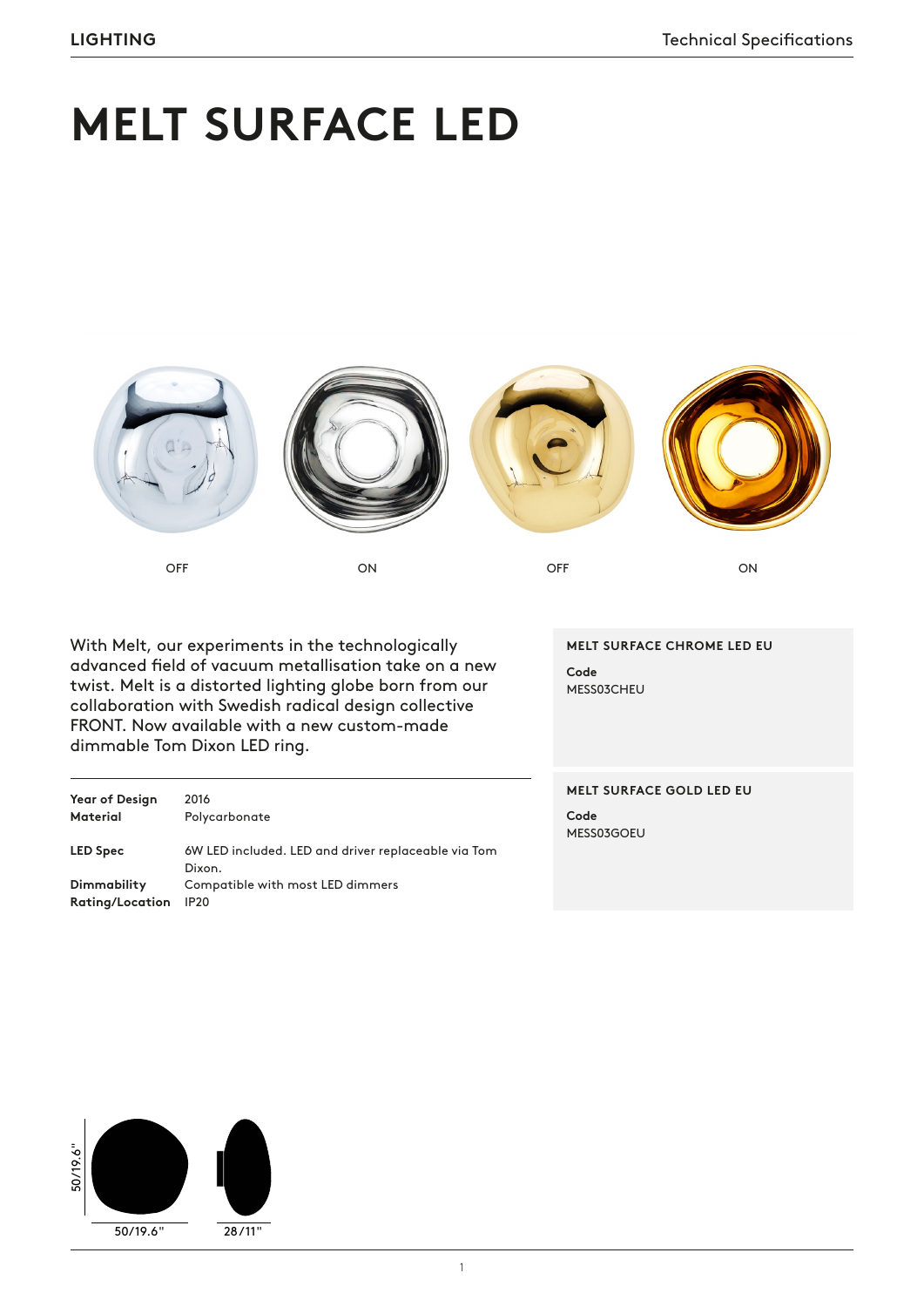# **MELT SURFACE LED**



OFF ON ON OFF ON ON

With Melt, our experiments in the technologically advanced field of vacuum metallisation take on a new twist. Melt is a distorted lighting globe born from our collaboration with Swedish radical design collective FRONT. Now available with a new custom-made dimmable Tom Dixon LED ring.

| <b>Year of Design</b> | 2016                                                          |
|-----------------------|---------------------------------------------------------------|
| <b>Material</b>       | Polycarbonate                                                 |
| <b>LED Spec</b>       | 6W LED included. LED and driver replaceable via Tom<br>Dixon. |
| Dimmability           | Compatible with most LED dimmers                              |
| Rating/Location       | <b>IP20</b>                                                   |

**MELT SURFACE COPPER LED EU Code** MESS03COEU

**MELT SURFACE SMOKE LED EU Code**

MESS03SMEU